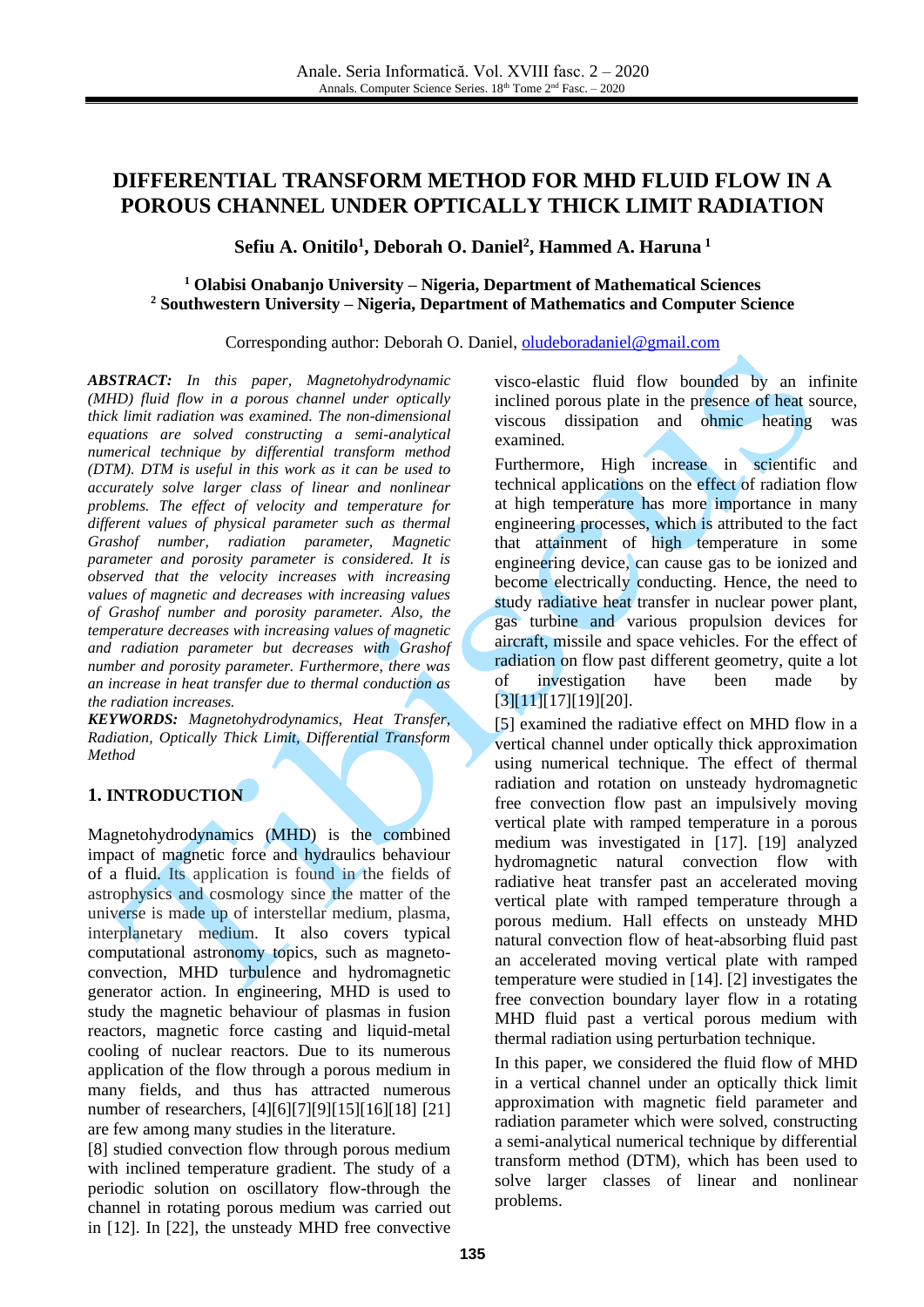#### **2. MATHEMATICAL FORMULATION**

Here, we formulate and solve the problem of fluid flow of MHD in a vertical channel under an optically thick limit approximation by constructing a semi-analytical numerical technique using differential transform method (DTM).



Figure 1: The schematic representation of the problem

We consider the laminar flow between vertical walls as shown in Figure 1 in which the velocity at the center is maximum and the velocity at the wall is zero, the velocity distribution being symmetric about the y-axis. We assume that the temperature of the walls are the same and are at a constant temperature gradient. The x-axis is taken along the plate in an upward direction and the y-axis is taken normal to the plate. The temperature and velocity fields are symmetric about the central line of the channel in a magnetic region. The viscosity, specific heat and the thermal conductivity are not depending on the temperature. The variation in density is included in the body force term. By usual Boussineq's and boundary layer approximation, the fluid flow of MHD in a vertical channel is governed by the following momentum and energy equation respectively:

$$
\begin{cases}\nu \frac{\partial u}{\partial x} + v \frac{\partial u}{\partial y} = -\frac{1}{\rho} \frac{dp}{dx} - \left(\frac{\sigma \beta_0^2}{\rho} + \frac{v}{k_p}\right) u \\
+ v \left(\frac{\partial^2 u}{\partial x^2} + \frac{\partial^2 u}{\partial y^2}\right) + g \beta (T_w - T) \\
u \frac{\partial \tau}{\partial x} + v \frac{\partial \tau}{\partial y} = \frac{k_c}{\rho c_p} \frac{\partial^2 \tau}{\partial y^2} - \frac{1}{\rho c_p} \frac{\partial q_r}{\partial y}\n\end{cases} (1)
$$

Where  $u$  and  $v$  are the velocity of the fluid,  $\overline{T}$  is the fluid temperature,  $\sigma$  is the viscocity of the fluid,  $k_c$ is the thermal conductivity,  $\beta$  is the thermal expansion of the fluid,  $C_p$  is the specific heat capacity,  $k_p$  is the porous medium permeability,  $\rho$  is the fluid density. For optically thick fluid, using the

Rosseland approximation ([SH72]),  $q_r$  the radiative heat flux is given as

$$
\frac{\partial q_r}{\partial y} = -\frac{16}{3\tau}\sigma T^3 \frac{\partial T}{\partial y} \tag{2}
$$

For which  $\tau$  is the thermal diffusivity. The boundary conditions are:

$$
T = 0 \t u = 0 \t on y = 0T'' = 0 \t u'' = 0 \t on y = 1
$$
 (3)

We shall introduce the following non-dimensional quantities

$$
y = hY, u = \frac{\tau u}{h}T = -a\phi, M = \frac{\sigma h^2 \beta_0^2}{\rho v},
$$

$$
= \frac{16aha^2}{2h} \cdot 6a = \frac{g\beta h^2 a}{h} \cdot k = \frac{\rho c_p \tau}{h} \cdot K = \frac{h^2 k_p}{h} (4)
$$

$$
F = \frac{16\alpha h a^8}{3k\tau}, Ga = \frac{g\beta h^8 a}{\nu\tau}, k = \frac{\rho c_p \tau}{k_c a}, K = \frac{h^2 k_p}{\nu^2 \tau} (4
$$

Where

 $Ga$  = Thermal Grashof number,

 $M$ =Magnetic field parameter,

 $F$ =Radiation parameter

 $q$ =Gravitational acceleration,

 $T$ =Temperature,

 $x, y =$ Cartesian coordinate along the porous channel,

 $u, v =$ Velocity,

 $\overline{q_r}$ =radiative heat flux,

 $\beta$ =Thermal expansion of the fluid,

 $C_p$ =Specific heat capacity,

 $k_c$ =Thermal conductivity,

 $k_p$ = permeability parameter,

 $K$ =Porosity parameter,

- $\sigma$ =Viscosity of the fluid,
- $\rho$ =Fluid density,
- $\tau$ =Thermal diffusivity

 $\alpha$ =Heat transfer coefficient due to thermal condition.

- $U$ =Dimensionless velocity,
- $\phi$ =Dimensionless temperature,

 $w$ =wall condition

The dimensionalise equations for momentum and energy equation are respectively

$$
\frac{\partial^2 U}{\partial Y^2} - M_1 U = \lambda + G a \phi \tag{5}
$$

where 
$$
\lambda = \frac{h^3}{\rho v \tau} \frac{dp}{dx}
$$
;  $M_1 = M + \frac{1}{K}$   

$$
\frac{\partial^2 \phi}{\partial Y^2} + F \phi^3 \frac{\partial \phi}{\partial Y} = -kU
$$
(6)

The corresponding boundary conditions are:

$$
U = 0, \quad \phi = 0 \quad \text{on} Y = 0 U'' = 0, \quad \phi'' = 0 \quad \text{on} Y = 1
$$
 (7)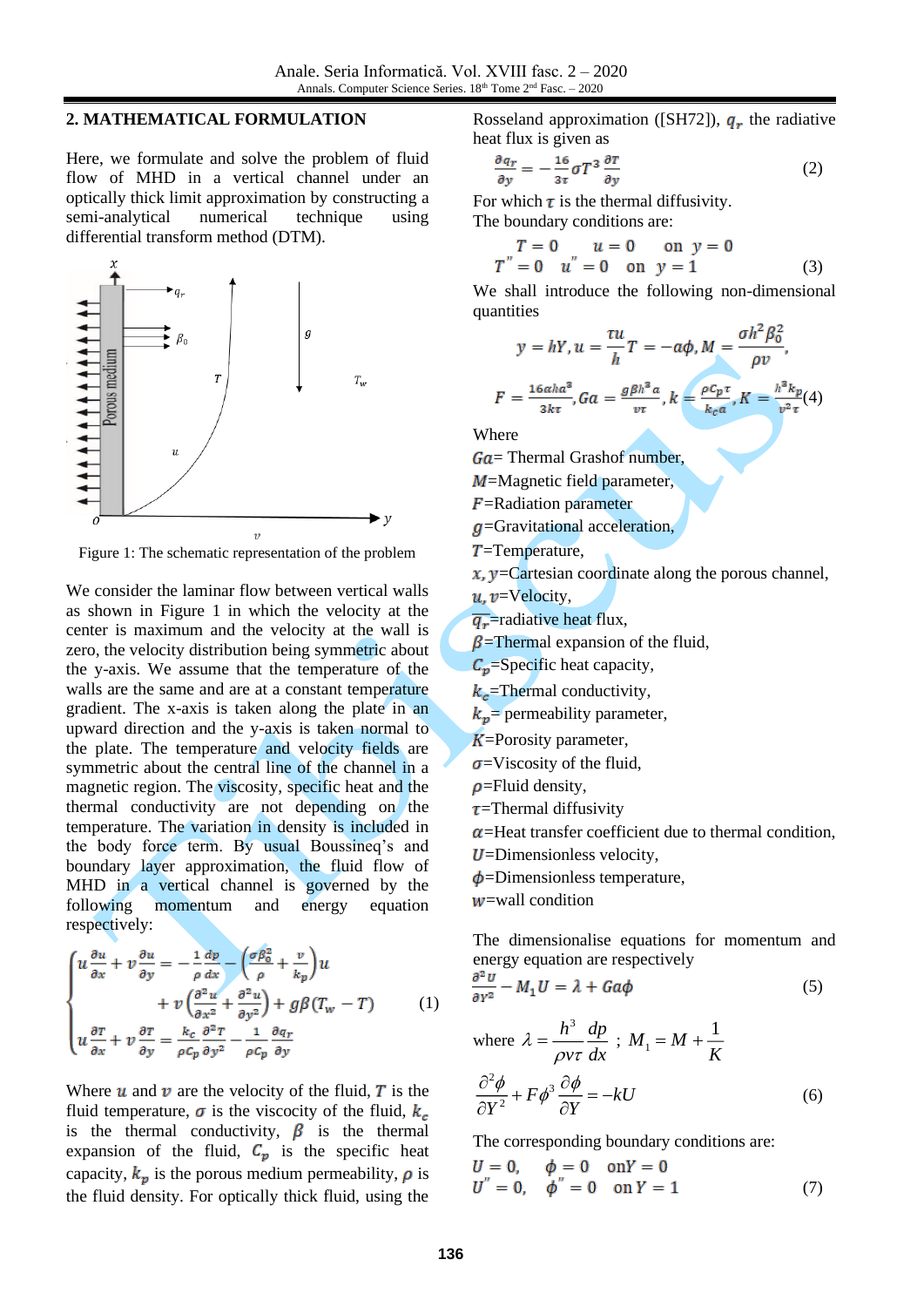### **2.1 Method of Solution**

In order to solve equations  $(5) - (6)$  with boundary conditions (7), we employ differential transform method.

#### **Differential Transform Method (DTM) Algorithm**

The differential transform method construct a semianalytical numerical techniques that makes use of Taylor series for the solution of differential equations in the form of polynomials. There is no need for linearization or perturbations, large computational work and round-off errors are avoided. It has been used to solve accurately larger class of linear and nonlinear problems [\[10\].](#page-4-8)

The differential transformation of the sth derivative of the function  $U(y)$  is defined as follows:

$$
\bar{U}(s) = \frac{1}{s!} \left[ \frac{d^s v(t)}{dt^s} \right]_{t=t_0}
$$
\n(8)

Where  $U(t)$  is the original function and  $\overline{U}(s)$  is the transformed function. Differential inverse transformation of  $\overline{U}(s)$  is defined as follows:

$$
U(y) = \sum_{s=0}^{\infty} \bar{U}(s)(y - y_0)^s
$$
 (9)

The basic operations of the dimensional transform which are useful in the transformation of equation  $(5) - (7)$  are summarized as follows: [10]

Original Function Transformed Function  $(y) = \frac{d^n U(y)}{dx^n}$ *n*  $f(y) = \frac{d^n U(y)}{dy^n}$  $=\frac{d^nU(y)}{dy^n}$   $\qquad \qquad \bar{F}(s) = \frac{(s+n)!}{s!}\bar{U}(s+n)$  $\overline{F}(s) = \frac{(s+n)!}{U(s+n)}$ *s*  $=\frac{(s+n)!}{U(s+1)}$  $f(y) = \lambda U(y)$   $\overline{F} = \lambda \overline{U}(s)$ 1  $(y) = \prod^n U_i(t)$ *i i*  $f(y) = \prod U_i(t)$ =  $=$   $\prod$  $s \quad s-l_1 \quad s-l_1 \quad l$ *L*<sub>1</sub> → 3<sup>-1</sup>

$$
\overline{F}(s) = \sum_{l_1=0}^{s} \sum_{l_2=0}^{s-l_1} \cdots \sum_{l_n=0}^{s-l_1 \cdots l_{n-1}} \overline{U}(l_1) \cdots \overline{U}(l_{n-1}) \overline{U}(s-l_1-\cdots-l_n)
$$

#### **Solution by Differential Transform Method (DTM)**

By applying the differential transform method (DTM) procedure appropriately, the differential transform of equations  $(5) - (6)$  are obtained respectively as

$$
(s+1)(s+2)\overline{U}(s+2) = \lambda + M_1\overline{U}(s) + Ga\phi(s)
$$
  

$$
(s+1)(s+2)\overline{\phi}(s+2)
$$

$$
=-k\bar{U}(s)-F(s)
$$

$$
\phi(l_2)\phi(l_3)\phi(s+1-l_1-l_2-l_3-l_4)
$$

which implies

$$
\bar{U}(s+2) = \frac{\lambda + M_1 \bar{U}(s) + G a \bar{\phi}(s)}{(s+1)(s+2)}
$$
(10)  
\n
$$
\phi(s+2) =
$$
\n
$$
-k\bar{U}(s) - F(s+1) \sum_{l_1=0}^{s} \sum_{l_2=0}^{s-l_1} \sum_{l_3=0}^{s-l_1-l_2} \sum_{l_4=0}^{s-l_1-l_2-l_3} \bar{\phi}(l_1)
$$
\n
$$
\frac{\bar{\phi}(l_2)\bar{\phi}(l_3)\bar{\phi}(s+1-l_1-l_2-l_3-l_4)}{(s+1)(s+2)}
$$
(11)

The corresponding transformed boundary conditions for  $(7)$  are:

$$
\bar{U}(0) = 0, \quad \bar{\phi}(0) = 0 \tag{12}
$$

and

$$
\sum_{s=0}^{N} s (s+1) \bar{U}(s) = 0, \ \sum_{s=0}^{N} s(s+1) \bar{\phi}(s) = 0
$$
\n(13)

▲

We then solve equations (10) and (11) subject to equations (12) and (13) by rearranging the set of algebraic equations to obtain an Eigenvalue problem.

The values of  $\overline{U}(0), \overline{\phi}(0)$  are unknown, so we set them respectively as

$$
\overline{U}(0) = a, \quad \overline{\phi}(0) = b \tag{14}
$$

The values of  $\bar{U}(2), \bar{U}(3), ..., \bar{U}(N)$  and  $\dot{\phi}(2), \dot{\phi}(3), \dots, \dot{\phi}(N)$  can be determined in terms of a and  $\boldsymbol{b}$  by using equation (14) suitably in equations (10) and (11) for *s=0, 1, 2, …*

Next,  $\overline{U}(0), \overline{U}(1), \ldots, \overline{U}(N)$  and  $\overline{\phi}(0), \overline{\phi}(1), \ldots, \overline{\phi}(N)$ are substituted into equation (13) to get  $\alpha$  and  $\dot{b}$ respectively.

For the inverse transformation, we use the inverse transformation rule (9) appropriately which gives the solution of  $U(y)$  and  $\phi(y)$ .

The heat transfer coefficient due to thermal condition is given by

$$
\alpha = -\left(\frac{d\phi}{dy}\right)
$$
\n
$$
= -(U(1) + 2U(2)y + 3U(3)y^{2} + \dots + NU(N)y^{N-1})
$$
\n(15)

#### **3. RESULTS AND DISCUSSION**

MHD fluid flow through a vertical porous channel under an optically thick limit approximation using differential transform method (DTM) is examined. In order to observe the effects of physical parameters such<sup>1</sup>as<sup>-1</sup>thermal Grashof number *Ga*,  $\frac{1}{2}$ dd $\frac{1}{2}$ dion parameter *M*, magnetic parameter *M*, porosity<sup>-</sup> $\beta$ arameter  $K = \theta$ n the flow patterns, we analyse the computation of the flow field. The profile for velocity and temperature are obtained for the afore mentioned physical parameters. It should be noted that we set *N* to be 5.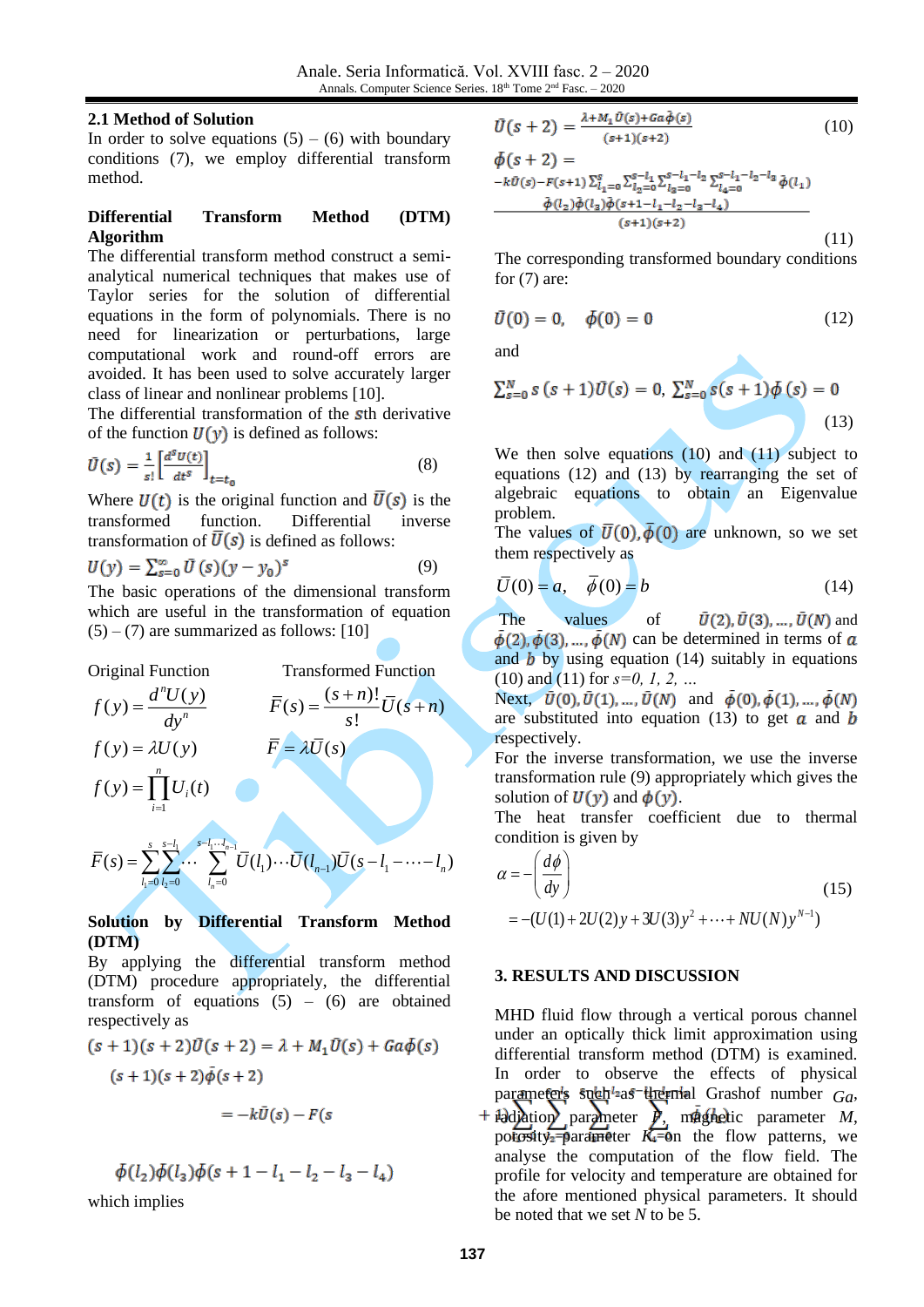The effect of velocity and temperature for different values of Grashof number *Ga=0.5, 1, 2* is presented in Figure 2 and 3 respectively. It is observed that the velocity decreases with increasing values of Grashof number while that of temperature increases as the value of Grashof number  $Ga$  increases.

The effect of velocity and temperature for different values of Magnetic parameter  $M = 5$ , 10, 15 is presented in Figure 4 and 5 respectively. It is observed that the velocity increases as the magnetic parameter increases while the temperature decreases with increasing values of Magnetic parameter (M).

The effect of velocity and temperature for different values of porous permeability *(K=0.1, 0.2, 0.4)* is presented in Figure 6 and 7 respectively. It is observed that the velocity decreases with increasing values of porosity parameter while that of temperature increases as the value of porosity parameter *K* increases.

The effect of temperature for different values of radiation (*F=5, 10, 15, 20)* is presented in Figure 8. It is observed that the temperature decreases with increasing values of radiation *(F)*.

Figure 9 display the heat transfer due to thermal conduction for various values of radiation parameter. It is observed that there is an increase in the heat transfer due to thermal conduction as the radiation increases.



Figure 2: Velocity Profile for different values of Grashof number *Ga*  $M = F = 5, K = 0.1$ 



Figure 3: Temperature Profile for various values of Grashof number *Ga.*  $M = F = 5, K = 0.1$ 







Figure 5: Temperature Profile for different values of Magnetic Parameter  $M$ .  $F = 5$ ,  $Ga = 0.5$ ,  $K = 0.1$ 



Figure 6: Velocity Profile for different values of Porosity parameter **K**.  $F = 5$ ,  $Ga = 0.5$ ,  $M = 5$ 



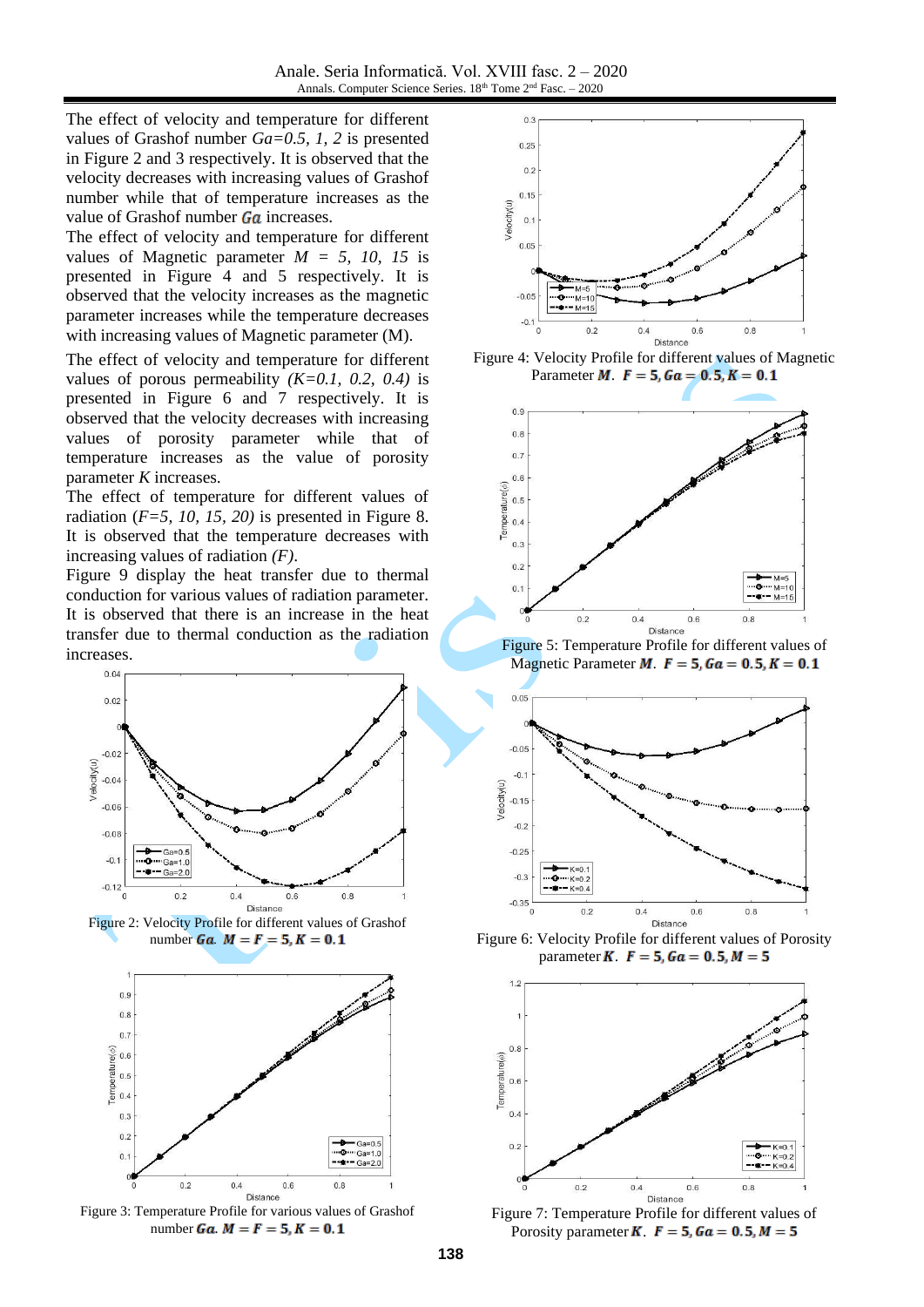

Figure 8: Temperature Profile for various values of Radiation Parameter **F**.  $Ga = 0.5, M = 5, K = 0.1$ 



Figure 9: Heat Transfer Profile due to Thermal Conduction for different values of Radiation *F*

# **CONCLUSIONS**

MHD fluid flow through a vertical porous channel under an optically thick limit approximation is examined and solved using differential transform method (DTM). The effect of velocity and temperature for different values of physical parameter such as thermal Grashof number  $Ga$ , radiation parameter  $F$ , magnetic parameter  $M$ , porosity parameter  $K$  was considered. It is observed that the velocity increases with an increasing values of magnetic and decreases with an increasing values of Grashof number and porosity parameter. Also, the temperature decreases with an increasing values of magnetic and radiation but decreases with Grashof number and porosity parameter.

Furthermore, there was an increase in the heat transfer due to thermal conduction as the radiation increases. The results of this study are in good agreement with the existing results in the literature.

In essense, the study is of interest in improving the efficiency and effectiveness of hydromagnetic materials used in nuclear power plant, gas turbine and various propulsion devices for aircraft, missile and space vehicles.

#### **REFERENCES**

- [1] **M. El Haroui, M. Sriti, D. Achemlal, E. Flilihi** – *Prediction of Thermosolutal Convection in a Porous Medium with Soret-Dufour and Chemical Reaction Effects*. Computational Thermal Science 9, 383 – 393, 2017.
- <span id="page-4-7"></span>[2] **A. Emeka, A. C. Paul, N. Chinedu** – *Free Convection Boundary Layer Flow of a Rotating MHD Fluid past a Vertical Porous Medium with Thermal Radiation*. International Journal of Applied Science and Mathematical Theory, 5(2), 2019.
- <span id="page-4-5"></span>[3] **A. M. Hassan, El-Arabawy** – *Effect of suction/injection on the flow of a micropolar fluid past a continuously moving plate in the presence of radiation*. Int. J. Heat Mass Transfer, 46(8), 1471-1477, 2003.
- <span id="page-4-0"></span>[4] **S. M. Ibrahim, K. Gangadhar, N. B. Reddy** – *Radiation and mass transfer effects on MHD Oscillatory flow in a channel filled with porous medium in the presence of chemical reaction*. Journal of Applied Fluid Mechanics, 8(3), 529 – 537, 2015.
- <span id="page-4-6"></span>[5] **M. O. Ibrahim, K. Asogwa, I. J. Uwanta, B. G. Shehu** – *Radiative effect on MHD flow in a vertical channel under optpically Approximation.* American Journal of Modeling and Optimization, 1(3), 38-42, 201, 2013.
- <span id="page-4-1"></span>[6] **R. Kumar, B. G. Prasad** – *MHD pulsatile flow through a porous medium*. Journal of Applied Fluid Mechanics, 7(1), 63 – 74, 2014.
- <span id="page-4-2"></span>[7] **S. I. Mohammed, K. Suneetha** – *Effects of thermal diffusion and chemical reaction on MHD transient free convection flow past a porous vertical plate with radiation, temperature gradient heat source in slip flow regime*. Winter and Spring, 5(2), 83 – 95, 2016.
- <span id="page-4-4"></span>[8] **D. A. Nield** – *Convection in a porous medium with inclined temperature gradient: An additional results*. Int. J. Heat Mass Transfer, 37, 3021-3025, 1994.
- <span id="page-4-3"></span>[9] **K. V. S. Raju, R. T. Sudhakar, M. C. Raju, P. V. SatyaNarayana, S. Venkataramana** – *MHD convective flow through a porous medium in a horizontal channel with insulated and impermeable bottom wall in the presence of viscous dissipation and Joule heating.* Ain Shams Eng., 5(2), 543 – 551, 2014.
- <span id="page-4-8"></span>[10] **Z. Smarda, J. Diblik, Y. Khan** – *Extension of the differential transformation to nonlinear differential and integro-differential equations with proportional delays*. Advance in Difference Equations, 69, 2013. https://doi.org/10.1186/1687-1847-2013-69